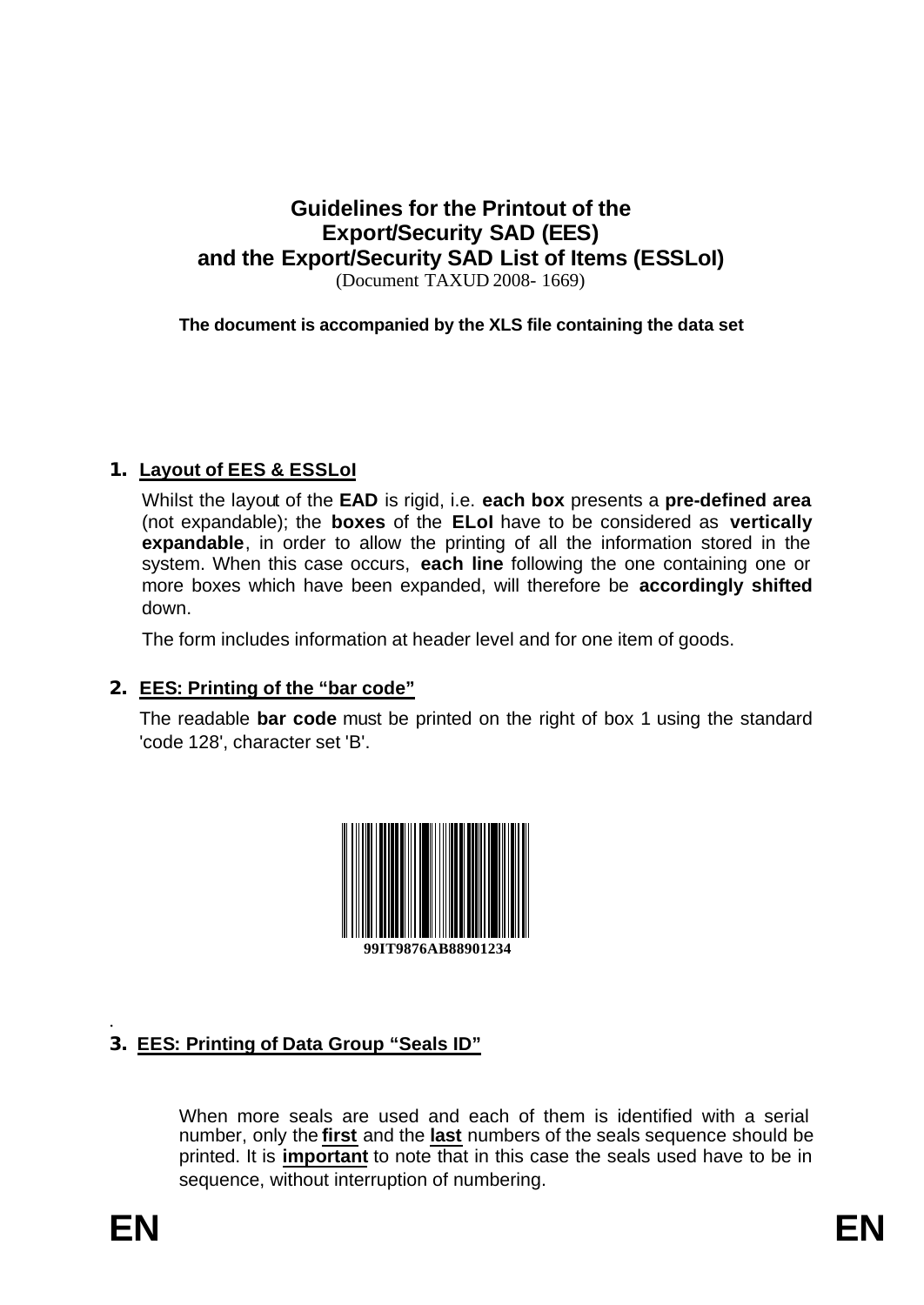# **4. Fonts to be used**

# *4.1. EES*

The following fonts (available in MS Windows environment) should be used:

| Font                       | <b>Size</b>    | <b>Style</b>  |
|----------------------------|----------------|---------------|
| <b>Arial Narrow</b>        | 7              | Normal + Bold |
| Line Printer               | 7              | Normal + Bold |
| Letter Gothic (PCL6)       | 7              | Normal + Bold |
| Impact                     | $\overline{7}$ | Normal        |
| Haettenschweiler           | $\overline{7}$ | Normal        |
| Haettenschweiler           | 8              | Normal        |
| Haettenschweiler           | 9              | Normal        |
| Clarendon Condensed (PCL6) | $\overline{7}$ | Normal + Bold |
| Clarendon (PCL6)           | 8              | Normal + Bold |

# *4.2. ESSLoI*

The Export Accompanying Document shall be supplemented by a list of items even when an export consignment consists only one item.

# The **boxes** of the ESSLoI are **vertically expandable.**

Even if in this case nothing prevents the use of other fonts, only the fonts mentioned in the previous point should be used.

# *4.3. Mentioned fonts not available*

If the **above** mentioned **fonts** are **not available**, other fonts should be chosen, which allow the printing of the information related to a given attribute of the message IE515 and IE615 in their integral length in the corresponding box of the EES. The chosen fonts should also preferably contrast with the layout of the documents.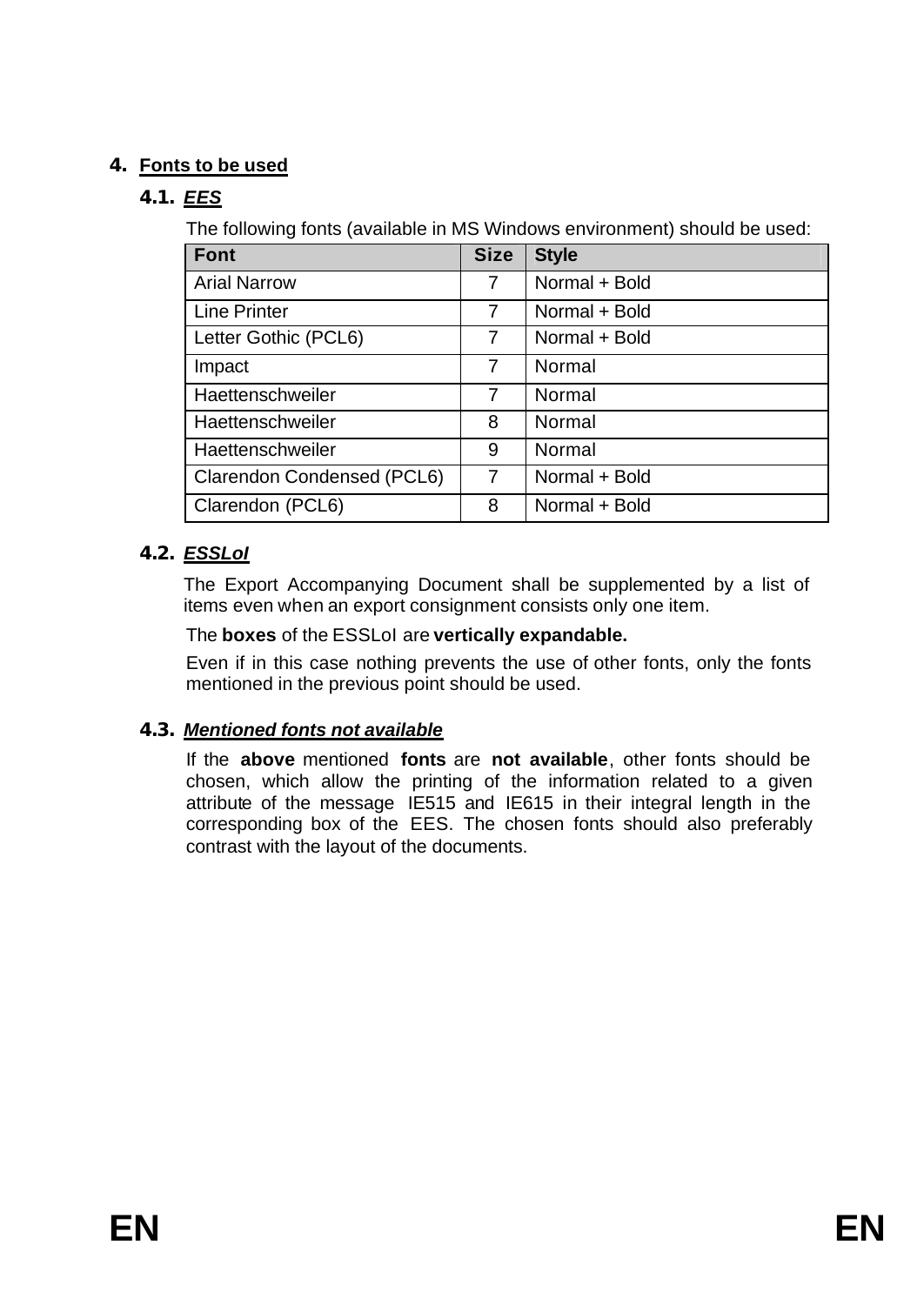**Guidelines for the Printout of the Export/Security SAD (EES) and the Export/Security SAD List of Items (ESSLoI)**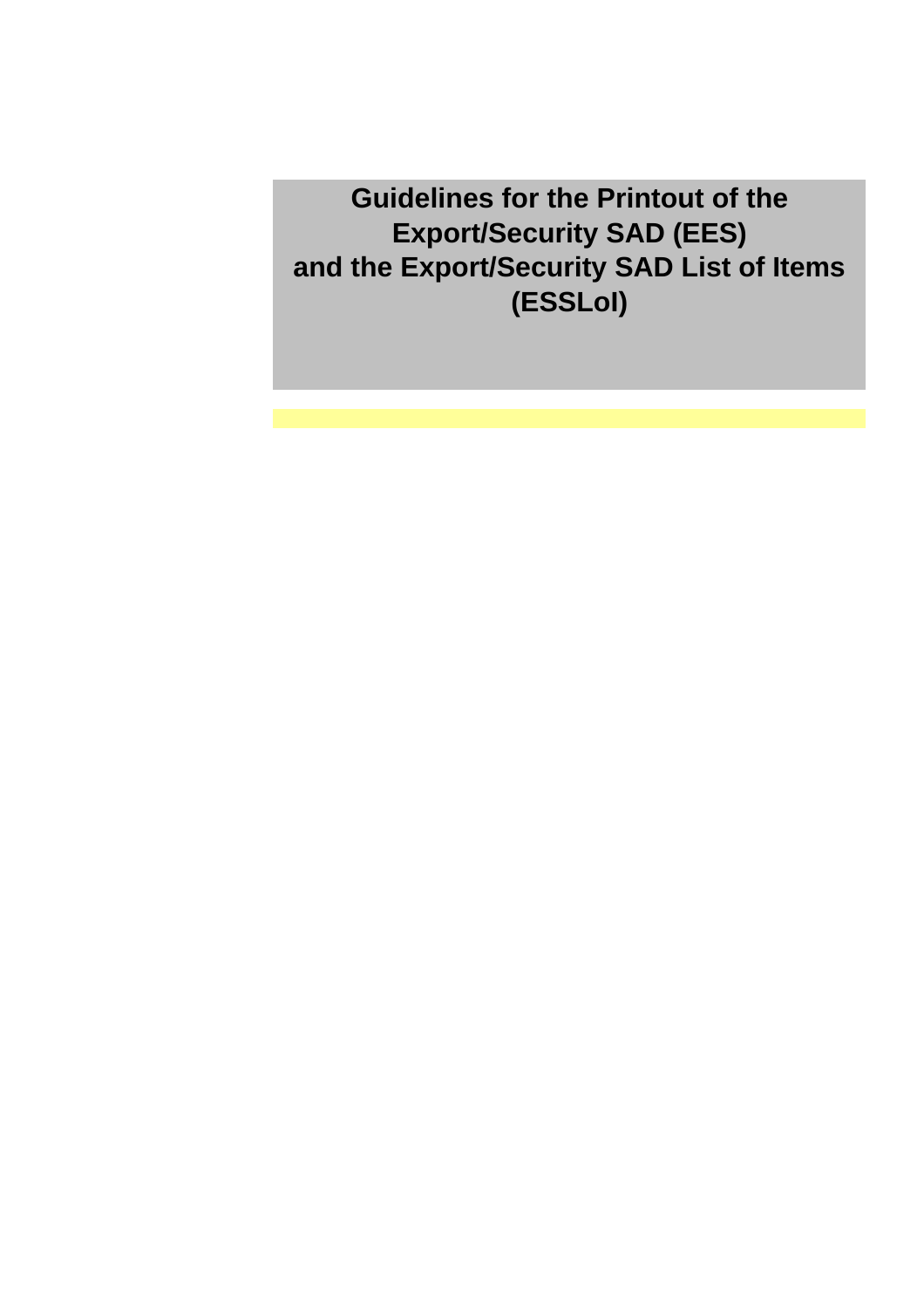| <b>Box</b> | <b>on</b><br>Lol |  | <b>Description (Data groups &amp; Attributes)</b> | Itera-<br>tions | Length in<br>message | <b>Print</b>             | <b>Remarks</b> |
|------------|------------------|--|---------------------------------------------------|-----------------|----------------------|--------------------------|----------------|
|            |                  |  | messages IE515 and IE615                          |                 |                      | Ø                        |                |
|            |                  |  | <b>EXPORT OPERATION</b>                           | 1 x             |                      | Ø                        |                |
|            |                  |  | <b>TRADER Consignor/Exporter (Box 2)</b>          | 1x              |                      | $\overline{\mathcal{Q}}$ |                |
|            |                  |  | TRADER Consignee (Box 8)                          | 1 x             |                      | Ø                        |                |
|            |                  |  | <b>TRADER Declarant (Box 14)</b>                  | 1 x             |                      | Ø                        |                |
|            |                  |  | <b>REPRESENTATIVE Status (Box 14)</b>             | 1 x             |                      | Ø                        |                |
|            |                  |  | <b>DELIVERY Terms</b>                             | 1 x             |                      | Ø                        |                |
|            |                  |  | Intinerary                                        | 99x             |                      | Ø                        |                |
|            |                  |  | <b>TRANSACTION Data</b>                           | 1 x             |                      | Ø                        |                |
|            |                  |  | DEFERRED/POSTPONED Payment (box 48)               | 9x              |                      | Ø                        |                |
|            |                  |  | IDENTIFICATION Of Warehouse (box 49)              | 1 x             |                      | Ø                        |                |
|            |                  |  | <b>GOODS ITEM</b>                                 | 999 x           |                      | Ø                        |                |
|            |                  |  | TRADER Exporter (ex Box 2)                        | 1 x             |                      | Ø                        |                |
|            |                  |  | TRADER Consignee (ex Box 8)                       | 1 x             |                      | Ø                        |                |
|            |                  |  | <b>CONTAINERS (Box 31)</b>                        | 99 x            |                      | Ø                        |                |
|            |                  |  | PACKAGES (Box 31)                                 | 99 x            |                      | Ø                        |                |
|            |                  |  | SGI-CODES (Box 31)                                | 9x              |                      | Ø                        |                |
|            |                  |  | <b>COMMODITY Code (box 33)</b>                    | 1x              |                      | Ø                        |                |
|            |                  |  | PREVIOUS ADMINISTRATIVE REFERENCES (Bol9 x        |                 |                      | Ø                        |                |
|            |                  |  | PRODUCED DOCUMENTS/CERTIFICATES (Box 499 x        |                 |                      | Ø                        |                |
|            |                  |  | <b>SPECIAL MENTIONS (Box 44)</b>                  | 99 x            |                      | Ø                        |                |
|            |                  |  | CALCULATION Of Taxes (box 47)                     | 99 x            |                      | Ø                        |                |
|            |                  |  | <b>CUSTOMS OFFICE of Export (Box A)</b>           | 1 x             |                      | Ø                        |                |
|            |                  |  | <b>CUSTOMS OFFICE of lodgement</b>                | 1 x             |                      | Ø                        |                |
|            |                  |  | <b>TRADER Principal (Box 50)</b>                  | 1 x             |                      | Ø                        |                |
|            |                  |  | <b>REPRESENTATIVE (Box 50)</b>                    | 1 x             |                      | Ø                        |                |
|            |                  |  | <b>CUSTOMS OFFICE of Exit (Box 29)</b>            | 1x              |                      | Ø                        |                |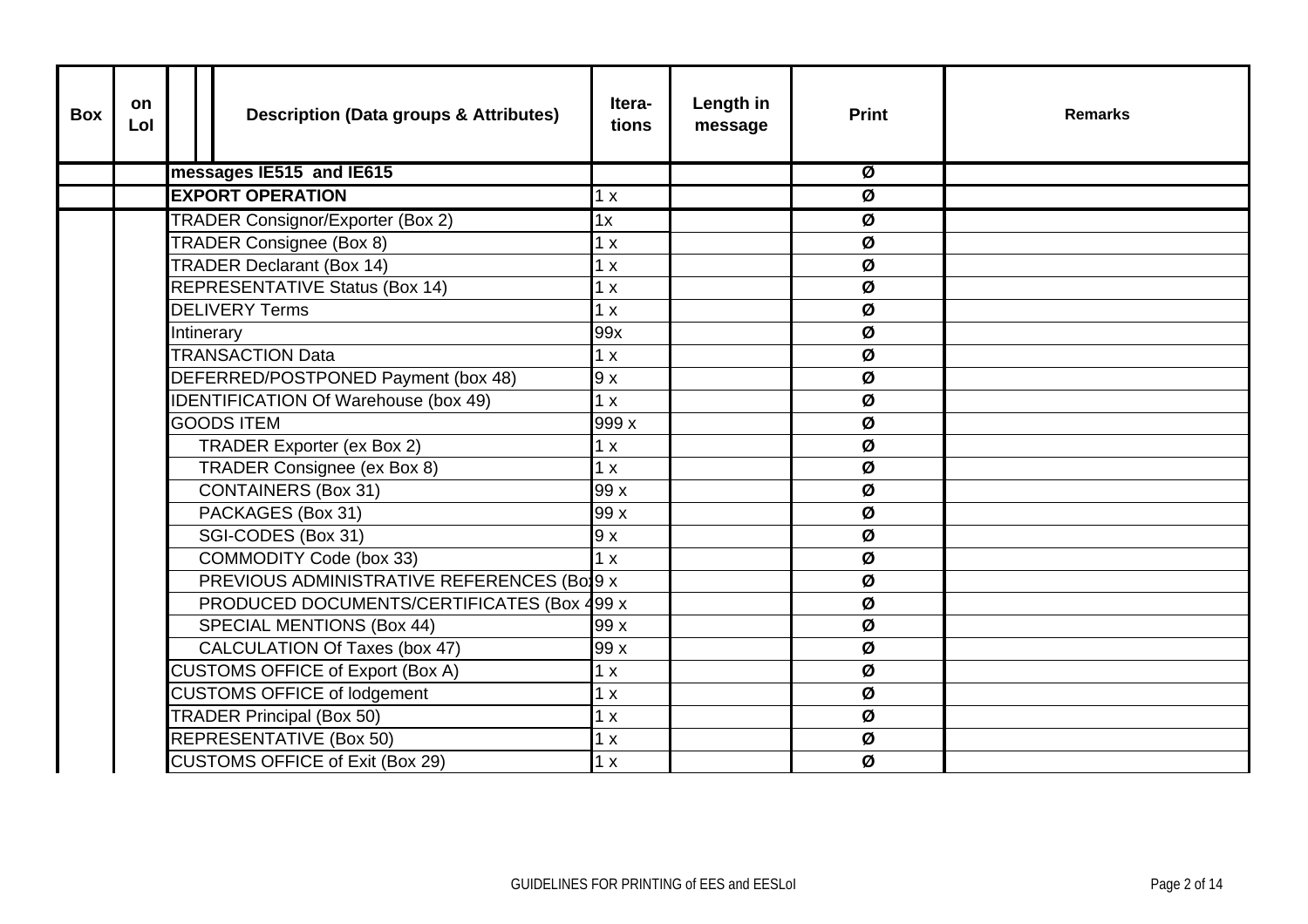|            | <b>CUSTOMS OFFICE of Transit (Box 51)</b>   | 9x   |      | Ø       |                                                                                                                                  |
|------------|---------------------------------------------|------|------|---------|----------------------------------------------------------------------------------------------------------------------------------|
|            | TRADER Authorised Consignee (Box 53)        | 1 x  |      | Ø       |                                                                                                                                  |
|            | <b>CONTROL RESULT (Box D)</b>               | 1x   |      | Ø       |                                                                                                                                  |
|            | SEALS INFO (Box D)                          | 1 x  |      | Ø       |                                                                                                                                  |
|            | SEALS ID (Box D)                            | 99 x |      | Ø       |                                                                                                                                  |
|            | <b>GUARANTEE</b>                            | 9 x  |      | Ø       |                                                                                                                                  |
|            | <b>GUARANTEE REFERENCE</b>                  | 99x  |      | Ø       |                                                                                                                                  |
|            | <b>VALIDITY LIMITATION EC</b>               | 1 x  |      | Ø       |                                                                                                                                  |
|            | <b>VALIDITY LIMITATION NON EC</b>           | 99 x |      | Ø       |                                                                                                                                  |
|            | <b>EXPORT OPERATION</b>                     |      |      |         |                                                                                                                                  |
| 00         | <b>LRN</b>                                  |      | an22 | Ø       |                                                                                                                                  |
| 00         | <b>MRN</b>                                  |      | an18 | as such | this element is not part of the messages<br>IE515 and IE615                                                                      |
| 01         | Declaration type (box 1.1)                  |      | a2   | as such |                                                                                                                                  |
| 01         | Declaration type (box 1.2)                  |      | a1   | as such |                                                                                                                                  |
| 01         | Declaration type (box 1.3)                  |      | an.5 | Ø       |                                                                                                                                  |
| 03         | Forms                                       |      | n99  | as such | this element is not part of the messages<br>IE515 and IE615                                                                      |
| 05         | Total number of items (box 5)               |      | n.5  | as such |                                                                                                                                  |
| 06         | Total number of packages (box 6)            |      | n.7  | as such | When NOT used print "---"                                                                                                        |
| <b>S28</b> | <b>Seals Number</b>                         |      | n.4  | as such | The element was introduced in annex 30a<br>CCIP and it is not part of the messages<br>IE515 and IE615; when NOT used print "---" |
| <b>S29</b> | Transport charges - Method of payment (S29) |      | a1   | as such | The element introduced in annex 30a<br>CCIP, when NOT used print "---"                                                           |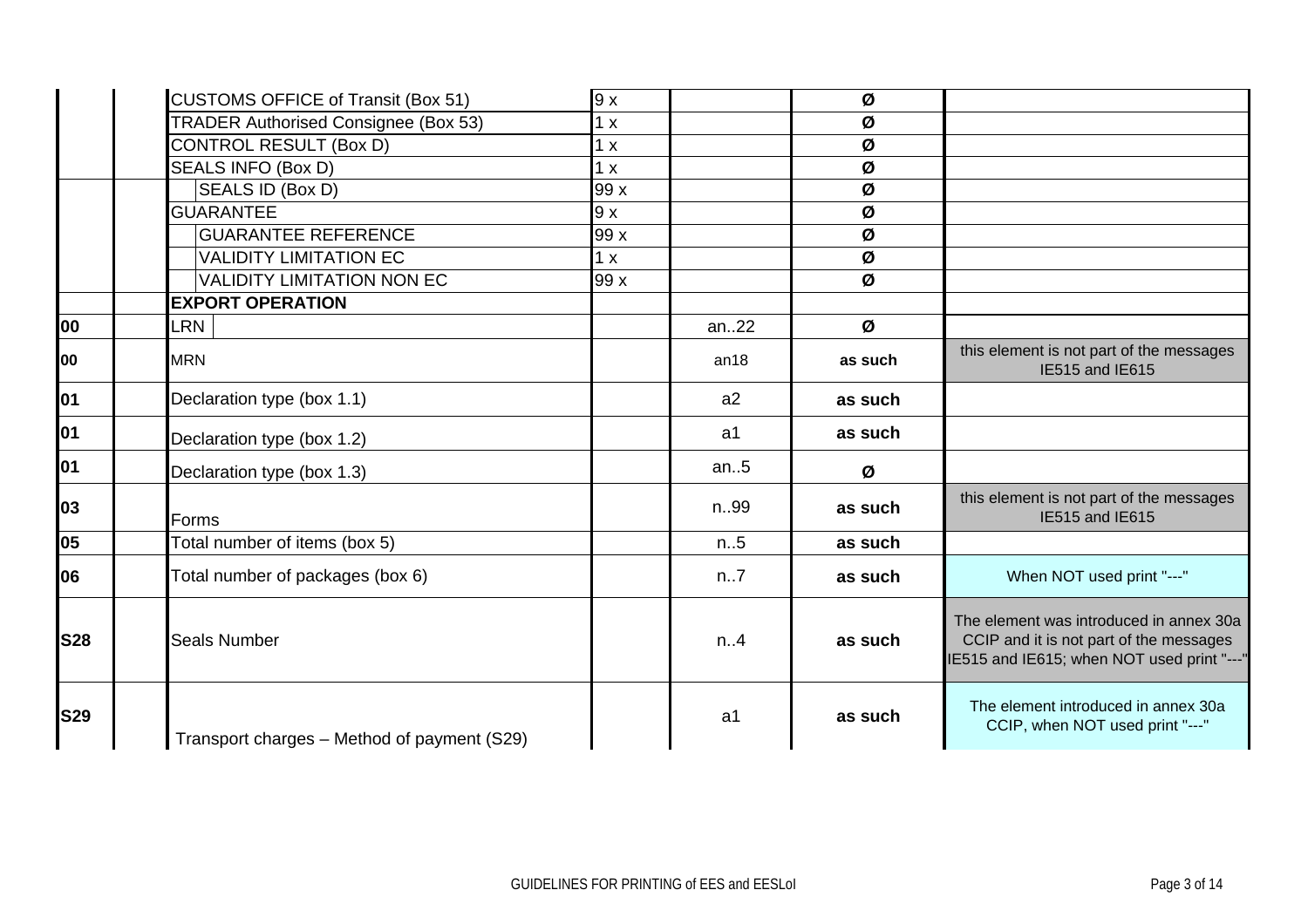| <b>S32</b> | Added in IE615 Specific circumstances indicator (S32) | a <sub>1</sub>   | as such | The element introduced in annex 30a<br>CCIP, when NOT used print "---" |
|------------|-------------------------------------------------------|------------------|---------|------------------------------------------------------------------------|
| <b>S13</b> | Countr(ies) of routing codes                          | a2               | as such | The element introduced in annex 30a<br>CCIP, when NOT used print "---" |
| 07         | Commercial reference number                           | an70             | as such | print LRN or/and UCR                                                   |
| 15         | Country of export (box 15a)                           | a2               | as such | When NOT used print "---"                                              |
| 17         | Destination country (box 17a)                         | a2               | as such | When NOT used print "---"                                              |
| 18         | Identity At Departure (box 18)                        | an27             | as such | When NOT used NOT printed                                              |
| 18         | Identity_At_Departure_LNG                             | a2               | Ø       |                                                                        |
| 18         | Nationality at Departure (box 18)                     | a2               | as such | When NOT used NOT printed                                              |
| 19         | Container (box 19)                                    | n1               | as such |                                                                        |
| 21         | Nationality crossing border (box 21)                  | a2               | as such | When NOT used NOT printed                                              |
| 21         | Identity Crossing Border (box 21)                     | an31             | as such | When NOT used NOT printed                                              |
| 21         | Identity_Crossing_Border_LNG                          | a2               | Ø       |                                                                        |
| 21         | Type of Transport Crossing Border (box 21)            | n <sub>1</sub> 2 | as such | When NOT used NOT printed                                              |
| 25         | Transport mode at border (box 25)                     | n.2              | as such |                                                                        |
| 26         | Inland transport mode (box 26)                        | n <sub>1</sub> 2 | as such | When NOT used print "---"                                              |
| 27         | Loading place (box 27)                                | an17             | Ø       |                                                                        |
| 30         | Agreed location code (box 30)                         | an17             | as such | When NOT used NOT printed                                              |
| 30         | Agreed location of goods (box 30)                     | an35             | as such | When NOT used NOT printed                                              |
| 30         | Agreed location of goods_LNG                          | a2               | Ø       |                                                                        |
| 30         | Authorised location of goods (box 30)                 | an17             | as such | When NOT used NOT printed                                              |
| 30         | Customs sub place (box 30)                            | an.17            | as such | When NOT used NOT printed                                              |
| 35         | Total gross mass                                      | n.11,3           | as such | When NOT used NOT printed                                              |
| 47         | Grand total taxes amount (box 47)                     | n.15,2           | as such | When NOT used NOT printed                                              |
|            | Export Accompanying Document language code            | a2               | Ø       |                                                                        |
| 00         | Dialog language indicator at Departure                | a2               | Ø       |                                                                        |
| 54         | Declaration date (box 54)                             | n <sub>8</sub>   | as such |                                                                        |
| 54         | Declaration place (box 54)                            | an35             | as such |                                                                        |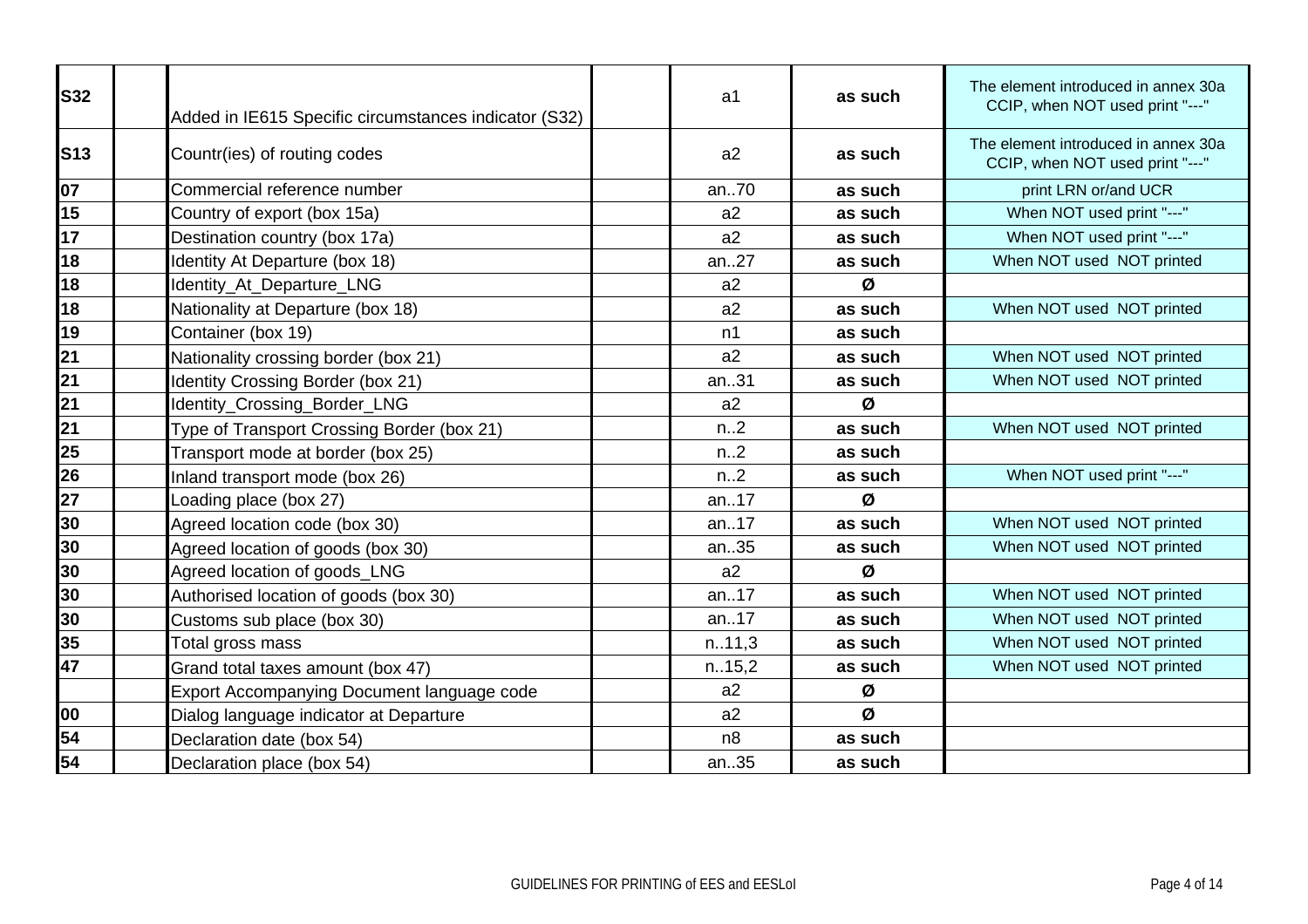| 54                                                                                                                                                  | Declaration_place_LNG                  | a2             | Ø       |                                                                          |
|-----------------------------------------------------------------------------------------------------------------------------------------------------|----------------------------------------|----------------|---------|--------------------------------------------------------------------------|
|                                                                                                                                                     | <b>TRADER Exporter</b>                 |                |         | Print only where valid for whole declaration<br>and the list(s) of items |
|                                                                                                                                                     | $TIN$ (box 2)                          | an17           | as such |                                                                          |
|                                                                                                                                                     | Name (box 2)                           | an35           | as such | When NOT used NOT printed                                                |
|                                                                                                                                                     | Street and number (box 2)              | an35           | as such | When NOT used NOT printed                                                |
| $\begin{array}{r} 02 \\ \hline 02 \\ \hline 02 \\ \hline 02 \\ \hline 02 \\ \hline 02 \\ \hline \end{array}$                                        | Country (box 2)                        | a2             | as such | When NOT used NOT printed                                                |
|                                                                                                                                                     | Postcode (box 2)                       | an.9           | as such | When NOT used NOT printed                                                |
| 02                                                                                                                                                  | City (box 2)                           | an35           | as such | When NOT used NOT printed                                                |
| 02                                                                                                                                                  | <b>NAD LNG</b>                         | a2             | Ø       |                                                                          |
|                                                                                                                                                     | <b>TRADER Consignee</b>                |                |         | Print only where valid for whole declaration<br>and the list(s) of items |
|                                                                                                                                                     | $TIN$ (box 8)                          | an17           | as such | When NOT used NOT printed                                                |
| $\begin{array}{c} 08 \\ \hline 08 \end{array}$                                                                                                      | Name (box 8)                           | an35           | as such |                                                                          |
| 08                                                                                                                                                  | Street and number (box 8)              | an35           | as such |                                                                          |
| 08                                                                                                                                                  | Country (box 8)                        | a2             | as such |                                                                          |
| 08                                                                                                                                                  | Postcode (box 8)                       | an.9           | as such |                                                                          |
| 08                                                                                                                                                  | City (box 8)                           | an35           | as such |                                                                          |
| 08                                                                                                                                                  | <b>NAD LNG</b>                         | a2             | Ø       |                                                                          |
|                                                                                                                                                     | <b>TRADER Declarant/Representative</b> |                |         |                                                                          |
| $\begin{array}{r} 14 \\ \hline 14 \\ \hline 14 \\ \hline 14 \\ \hline 14 \\ \hline 14 \\ \hline 14 \\ \hline 14 \\ \hline 14 \\ \hline \end{array}$ | <b>TIN (box 14)</b>                    | an17           | as such |                                                                          |
|                                                                                                                                                     | Name (box 14)                          | an35           | as such | When NOT used NOT printed                                                |
|                                                                                                                                                     | Street and number (box 14)             | an35           | as such | When NOT used NOT printed                                                |
|                                                                                                                                                     | Country (box 14)                       | a2             | as such | When NOT used NOT printed                                                |
|                                                                                                                                                     | Postcode (box 14)                      | an.9           | as such | When NOT used NOT printed                                                |
|                                                                                                                                                     | City (box 14)                          | an35           | as such | When NOT used NOT printed                                                |
|                                                                                                                                                     | NAD_LNG                                | a2             | Ø       |                                                                          |
|                                                                                                                                                     | <b>REPRESANTATIVE Status</b>           |                |         |                                                                          |
| 14                                                                                                                                                  | Representative status code (box 14)    | n <sub>1</sub> | as such | When NOT used NOT printed                                                |
|                                                                                                                                                     | <b>DELIVERY Terms</b>                  |                |         |                                                                          |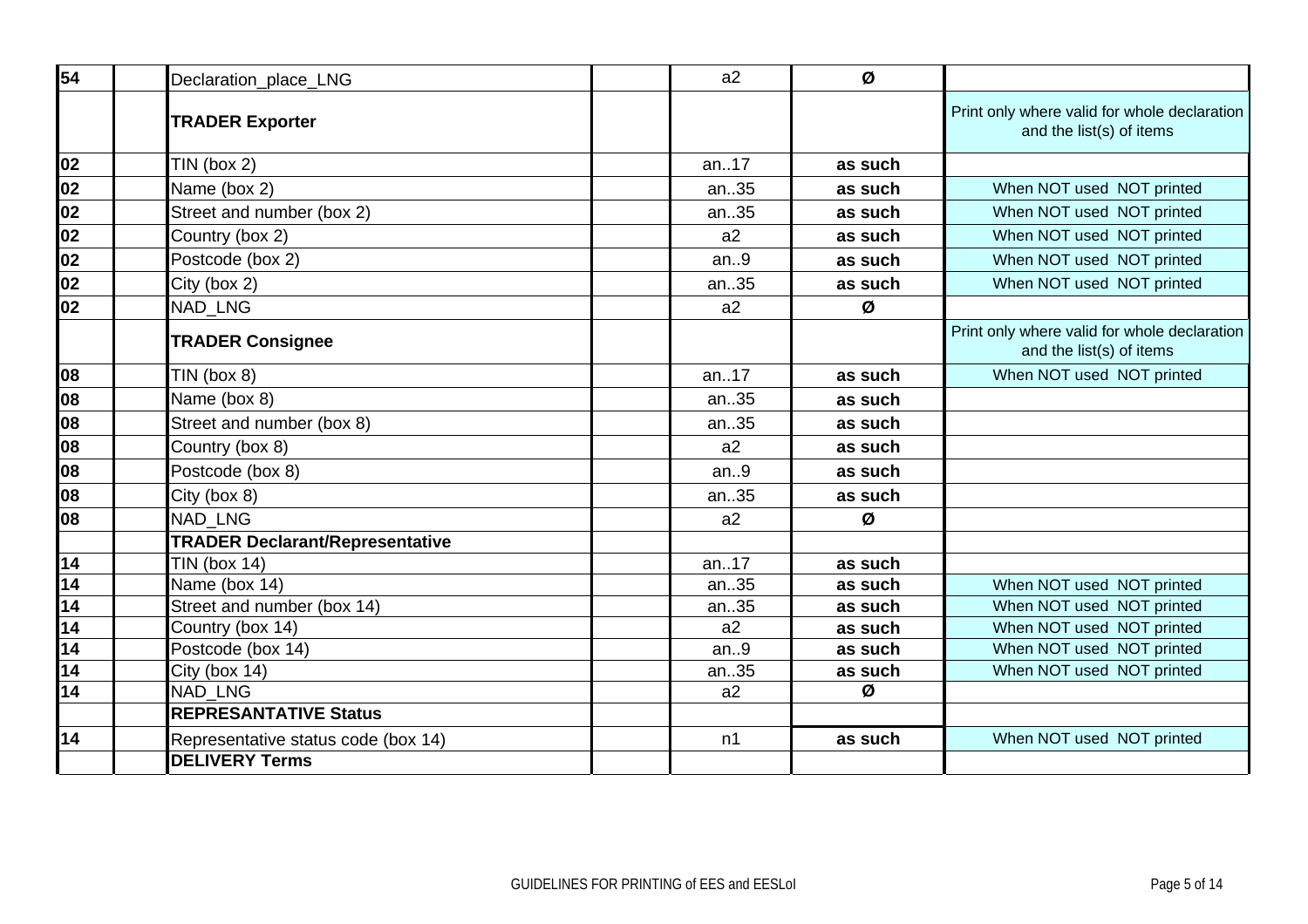| 20  |              | Incoterm Code (box 20.1)                     | a3     | as such |                           |
|-----|--------------|----------------------------------------------|--------|---------|---------------------------|
| 20  |              | Complement of info (box 20.2)                | an35   | as such |                           |
|     |              | Complement of info LNG                       | a2     | Ø       |                           |
| 20  |              | Complenentary code (box 20.3)                | n1     | as such | When NOT used NOT printed |
|     |              | Countr(ies) of routing codes                 | a2     | as such | When NOT used print "---" |
|     |              | <b>TRANSACTION Data</b>                      |        |         |                           |
| 22  |              | Currency code (box 22.1)                     | a3     | as such | When NOT used NOT printed |
| 22  |              | Total amount invoiced (box 22.2)             | n.15,2 | as such | When NOT used NOT printed |
| 23  |              | Exchange rate (box 23)                       | n.6,5  | as such | When NOT used print "---" |
| 24  |              | Nature of transaction first code (box 24.1)  | n1     | as such | When NOT used NOT printed |
| 24  |              | Nature of transaction second code (box 24.2) | n1     | as such | When NOT used NOT printed |
|     |              | DEFERRED/POSTPONED Payment                   |        |         |                           |
| 48  |              | Authorisation Reference (box 48)             | an35   | as such | When NOT used NOT printed |
|     |              | <b>IDENTIFICATION Of Warehouse</b>           |        |         |                           |
| 49  |              | Warehouse type                               | a1     | as such | When NOT used NOT printed |
| 49  |              | Warehouse identification                     | an14   | as such | When NOT used NOT printed |
| 49  |              | Authorizing country                          | a2     | as such | When NOT used NOT printed |
|     |              | <b>GOODS ITEM</b>                            |        |         |                           |
| 00  | $\mathbf{x}$ | <b>MRN</b>                                   | an18   | as such |                           |
| 01  |              | Declaration type (ex box 1.3)                | an.5   | Ø       |                           |
| 01  | $\mathbf{x}$ | Declaration type (box 1)                     | a3     | as such | When NOT used print "---" |
| lo1 |              | Declaration type (box 1)                     | a3     | as such | When NOT used print "---" |
|     | $\mathbf{x}$ | Commercial reference number                  | an70   | as such | LRN or/and UCR            |
|     |              | Commercial reference number                  | an70   | as such | LRN or/and UCR            |
| 15  | $\mathbf{x}$ | Country of export (ex box 15a)               | a2     | as such | When NOT used print "---" |
| 15  |              | Country of export (ex box 15a)               | a2     | as such | When NOT used print "---" |
| 17  | $\mathbf{x}$ | Destination country (ex box 17a)             | a2     | as such | When NOT used print "---" |
| 17  |              | Destination country (ex box 17a)             | a2     | as such | When NOT used print "---" |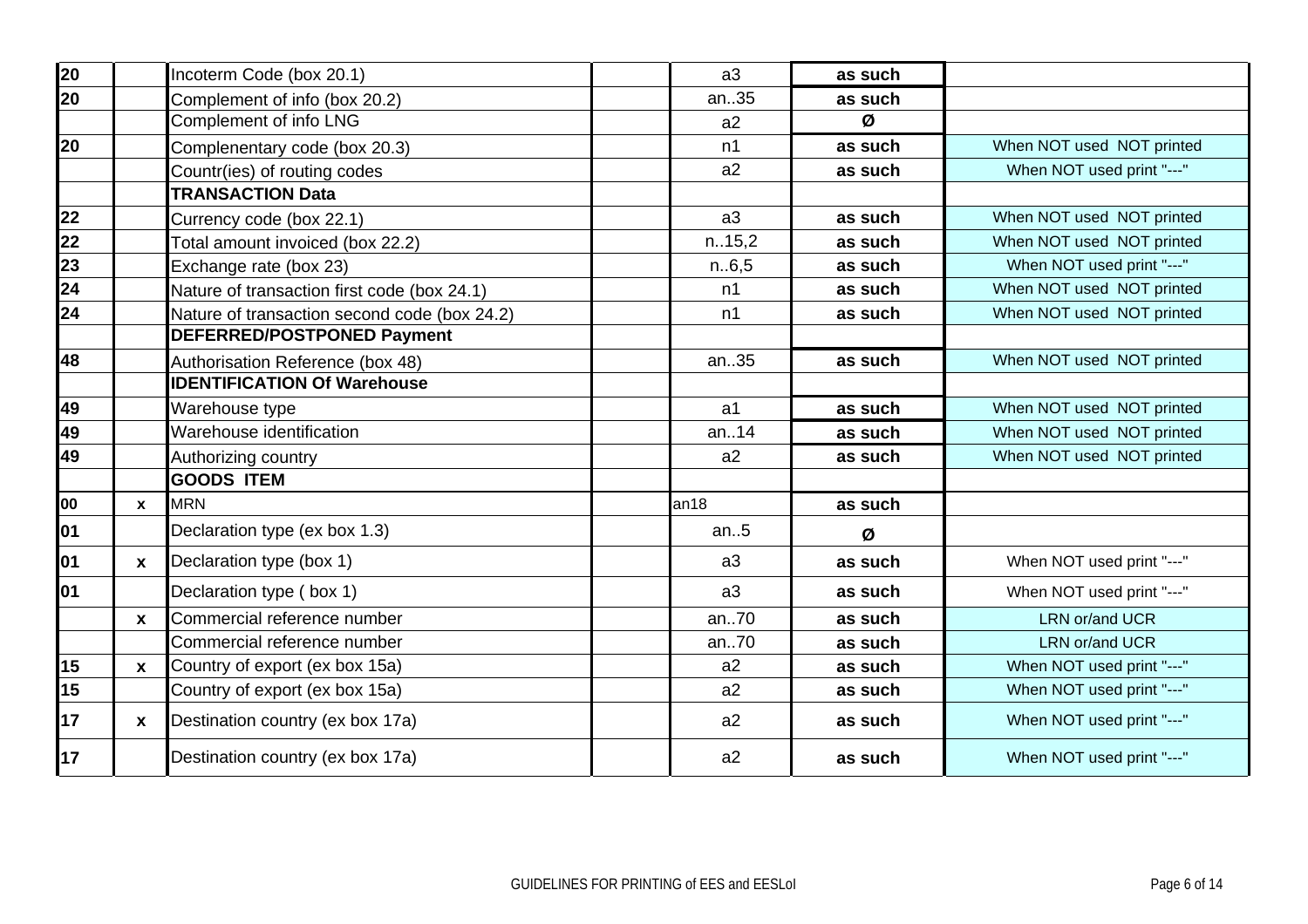| 31         |              | <b>Textual Description (box 31)</b>         | an280           | as such |                                                                        |
|------------|--------------|---------------------------------------------|-----------------|---------|------------------------------------------------------------------------|
|            | X            |                                             |                 |         |                                                                        |
| 31         |              | Textual Description (box 31)                | an280           | as such |                                                                        |
| 32         | $\mathbf{x}$ | Item Number (Box 32)                        | n.5             | as such |                                                                        |
| 32         |              | Item Number (Box 32)                        | n.5             | as such |                                                                        |
| 34         |              | Country of origin (box 34a)                 | a2              | as such | When NOT used NOT printed                                              |
| 34         | $\mathbf x$  | Country of origin (box 34a)                 | a2              | as such | When NOT used NOT printed                                              |
| 34         |              | Dispatch / Production Region (box 34b)      | an.2            | as such | When NOT used NOT printed                                              |
| 34         | $\mathbf{x}$ | Dispatch / Production Region (box 34b)      | an.2            | as such | When NOT used NOT printed                                              |
| 35         |              | Gross Mass (box 35)                         | n.11,3          | as such | When NOT used print "---"                                              |
| 35         | $\mathbf{x}$ | Gross Mass (box 35)                         | n.11,3          | as such | When NOT used print "---"                                              |
| 37         | X            | Procedure requested (box 37.1)              | n2              | as such |                                                                        |
| 37         | X            | Previous Procedure (box 37.1)               | n2              | as such |                                                                        |
| 37         |              | Procedure requested (box 37.1)              | n2              | as such |                                                                        |
| 37         |              | Previous Procedure (box 37.1)               | n2              | as such |                                                                        |
| 37         | X            | Community / National Procedure (box 37.2)   | an3             | as such | When NOT used print "---"                                              |
| 37         |              | Community / National Procedure (box 37.2)   | an <sub>3</sub> | as such | When NOT used print "---"                                              |
| 38         |              | Net Mass (box 38)                           | n.11,3          | as such |                                                                        |
| 38         | X            | Net Mass (box 38)                           | n.11,3          | as such |                                                                        |
| 41         |              | Supplementary units (box 41)                | n.11            | as such | When NOT used print "---"                                              |
| 41         | X            | Supplementary units (box 41)                | n.11            | as such | When NOT used print "---"                                              |
| 44         | X            | UN dangerous goods code (ex box 44)         | n4              | as such | When NOT used print "---"                                              |
| 44         |              | UN dangerous goods code (ex box 44)         | n4              | as such | When NOT used NOT printed                                              |
| <b>S29</b> |              | Transport charges - Method of payment (S29) | a1              | as such | The element introduced in annex 30a<br>CCIP, when NOT used print "---" |
| <b>S29</b> | X            | Transport charges - Method of payment (S29) | a1              | as such | The element introduced in annex 30a<br>CCIP, when NOT used print "---" |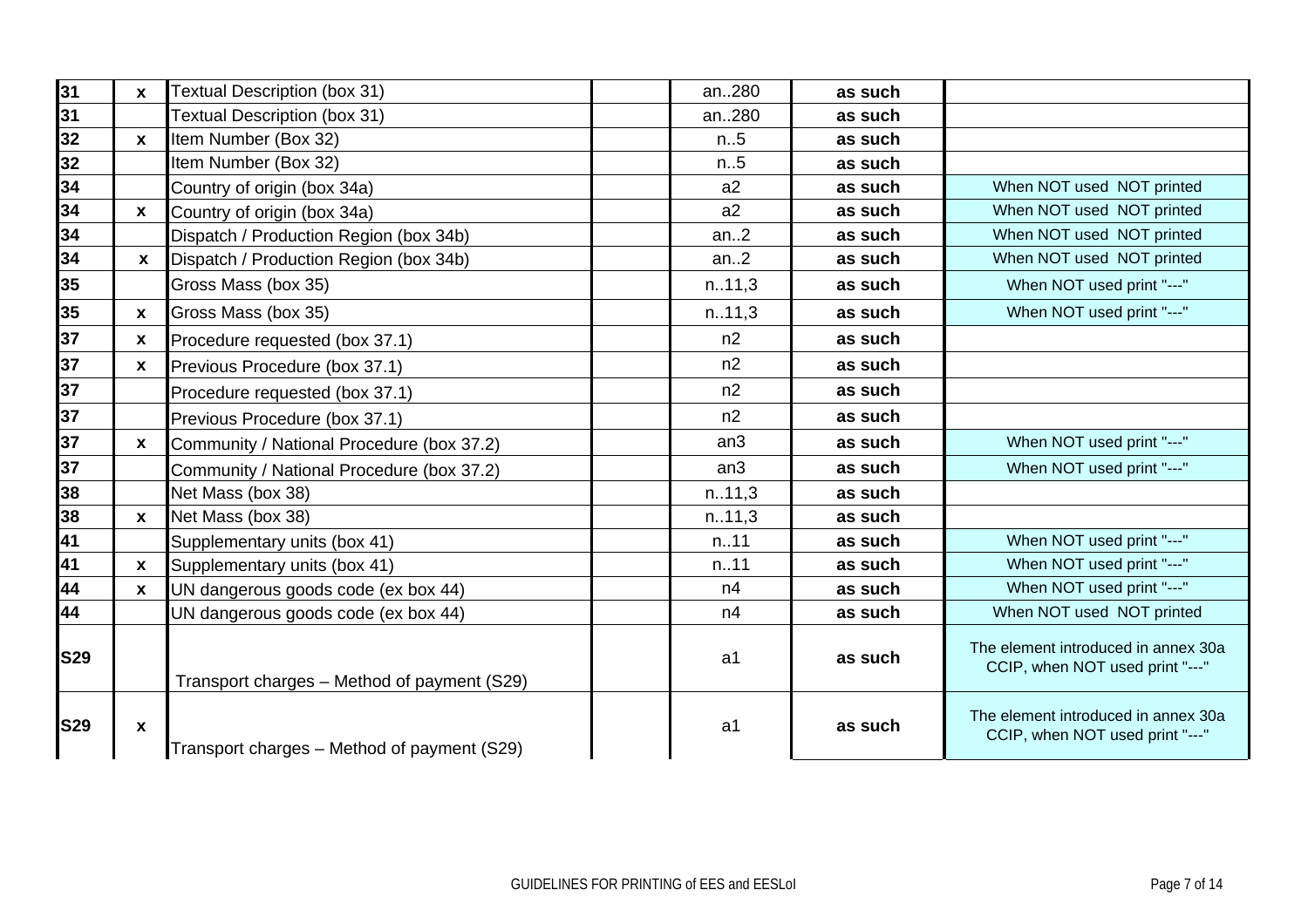| 46         |                           | Statistical value currency        | a3             | as such |                                                                                                                                  |
|------------|---------------------------|-----------------------------------|----------------|---------|----------------------------------------------------------------------------------------------------------------------------------|
| 46         |                           | Statistical value amount (box 46) | n.11,2         | as such |                                                                                                                                  |
| 46         | X                         | Statistical value currency        | a <sub>3</sub> | as such |                                                                                                                                  |
| 46         | $\mathbf{x}$              | Statistical value amount (box 46) | n.11,2         | as such |                                                                                                                                  |
| 47         |                           | Total item taxes amount (box 47)  | n.15,2         | as such |                                                                                                                                  |
| <b>S28</b> |                           | <b>Seals Number</b>               | n.A            | as such | The element was introduced in annex 30a<br>CCIP and it is not part of the messages<br>IE515 and IE615; when NOT used print "---" |
| <b>S28</b> | $\mathbf x$               | <b>Seals Number</b>               | n.4            | as such | The element was introduced in annex 30a<br>CCIP and it is not part of the messages<br>IE515 and IE615; when NOT used print "---" |
|            |                           | <b>TRADER Exporter</b>            |                |         |                                                                                                                                  |
| 02         | $\boldsymbol{\mathsf{x}}$ | TIN (ex box 2)                    | an17           | as such |                                                                                                                                  |
| 02         | X                         | Name (ex box 2)                   | an35           | as such | When NOT used NOT printed                                                                                                        |
| 02         | $\mathbf x$               | Street and number (ex box 2)      | an35           | as such | When NOT used NOT printed                                                                                                        |
| 02         | $\boldsymbol{\mathsf{x}}$ | Country (ex box 2)                | a2             | as such | When NOT used NOT printed                                                                                                        |
| 02         | $\mathbf x$               | Postcode (ex box 2)               | an.9           | as such | When NOT used NOT printed                                                                                                        |
| 02         | $\boldsymbol{\mathsf{x}}$ | City (ex box 2)                   | an35           | as such | When NOT used NOT printed                                                                                                        |
| 02         |                           | NAD LNG                           | a2             | Ø       |                                                                                                                                  |
|            |                           | <b>TRADER Exporter</b>            |                |         |                                                                                                                                  |
| 02         |                           | TIN (ex box $2$ )                 | an17           | as such |                                                                                                                                  |
| 02         |                           | Name (ex box 2)                   | an35           | as such | When NOT used NOT printed                                                                                                        |
| 02         |                           | Street and number (ex box 2)      | an35           | as such | When NOT used NOT printed                                                                                                        |
| 02         |                           | Country (ex box 2)                | a2             | as such | When NOT used NOT printed                                                                                                        |
| 02         |                           | Postcode (ex box 2)               | an.9           | as such | When NOT used NOT printed                                                                                                        |
| 02         |                           | City (ex box 2)                   | an35           | as such | When NOT used NOT printed                                                                                                        |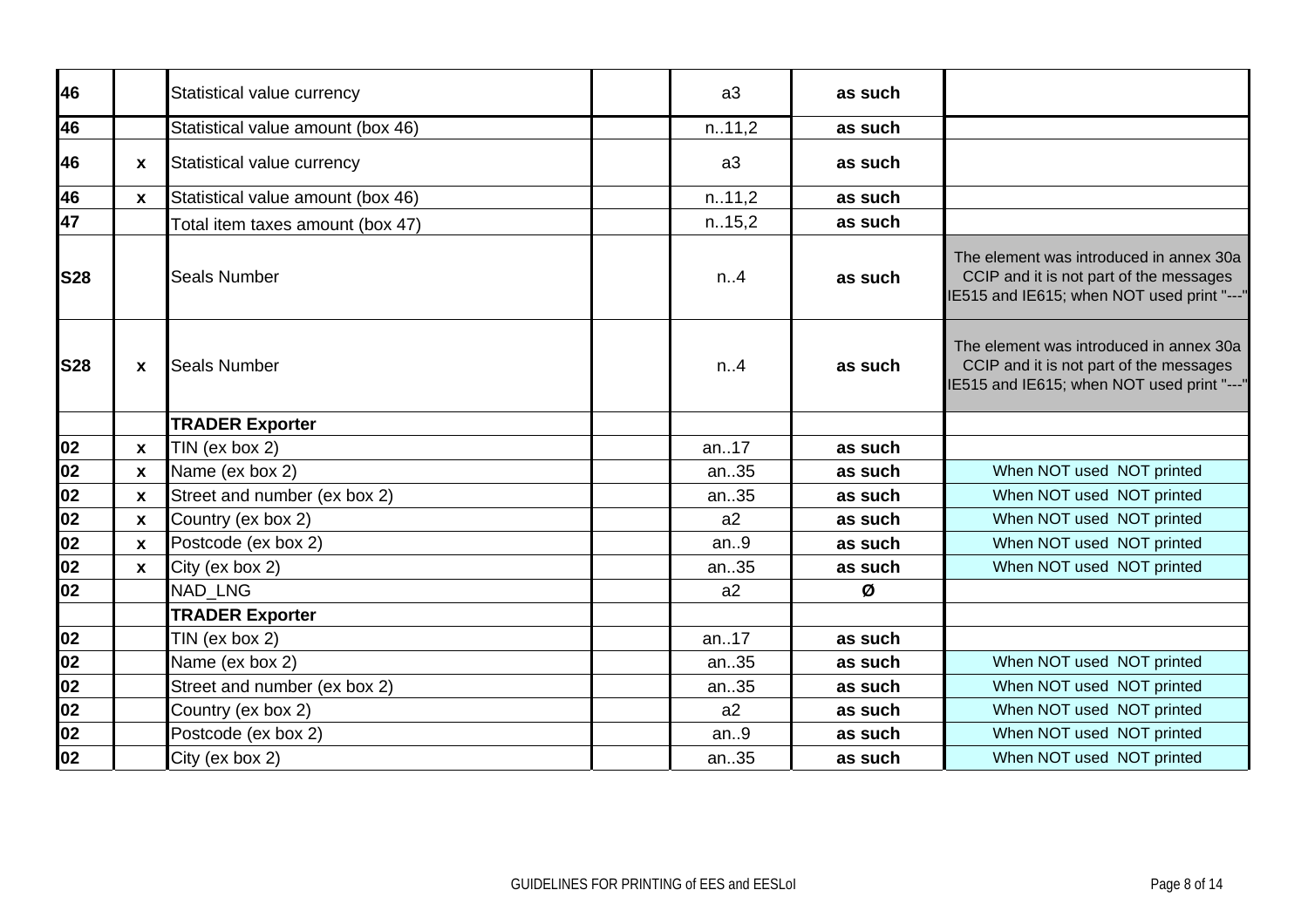| 02  |                  | NAD_LNG                          | a2     | Ø       |                                                         |
|-----|------------------|----------------------------------|--------|---------|---------------------------------------------------------|
|     |                  | <b>TRADER Consignee</b>          |        |         |                                                         |
| 108 | $\mathbf{x}$     | TIN (ex box 8)                   | an17   | as such | When NOT used NOT printed                               |
| 08  | $\mathbf x$      | Name (ex box 8)                  | an35   | as such |                                                         |
| 08  | $\mathbf{x}$     | Street and number (ex box 8)     | an35   | as such |                                                         |
| 108 | $\boldsymbol{x}$ | Country (ex box 8)               | a2     | as such |                                                         |
| 08  | $\mathbf{x}$     | Postcode (ex box 8)              | an.9   | as such |                                                         |
| 08  | $\boldsymbol{x}$ | City (ex box 8)                  | an35   | as such |                                                         |
| 108 | $\mathbf{x}$     | <b>NAD LNG</b>                   | a2     | Ø       |                                                         |
|     |                  | <b>TRADER Consignee</b>          |        |         |                                                         |
| 08  |                  | TIN (ex box 8)                   | an.17  | as such | When NOT used NOT printed                               |
| 108 |                  | Name (ex box 8)                  | an35   | as such |                                                         |
| 08  |                  | Street and number (ex box 8)     | an35   | as such |                                                         |
| 08  |                  | Country (ex box 8)               | a2     | as such |                                                         |
| 08  |                  | Postcode (ex box 8)              | an.9   | as such |                                                         |
| 08  |                  | City (ex box 8)                  | an35   | as such |                                                         |
| 08  |                  | NAD LNG                          | a2     | Ø       |                                                         |
|     |                  | <b>CONTAINERS</b>                |        |         |                                                         |
| 31  |                  | Container numbers (Box 31)       | an17   | as such |                                                         |
| 31  | $\boldsymbol{x}$ | Container numbers (Box 31)       | an17   | as such |                                                         |
|     |                  | <b>SGI-CODES</b>                 |        |         |                                                         |
| 31  |                  | Sensitive goods code (Box 31)    | n.2    | as such | When NOT used NOT printed                               |
| 31  |                  | Sensitive Quantity (Box 31)      | n.11,3 | as such |                                                         |
|     |                  | <b>COMMODITY Code</b>            |        |         |                                                         |
| 33  | X                | Combined Nomenclature (Box 33.1) | n.8    | as such |                                                         |
| 33  | X                | Taric code (Box 33.2)            | an2    | as such | The content of this attribute is always set to<br>'00'. |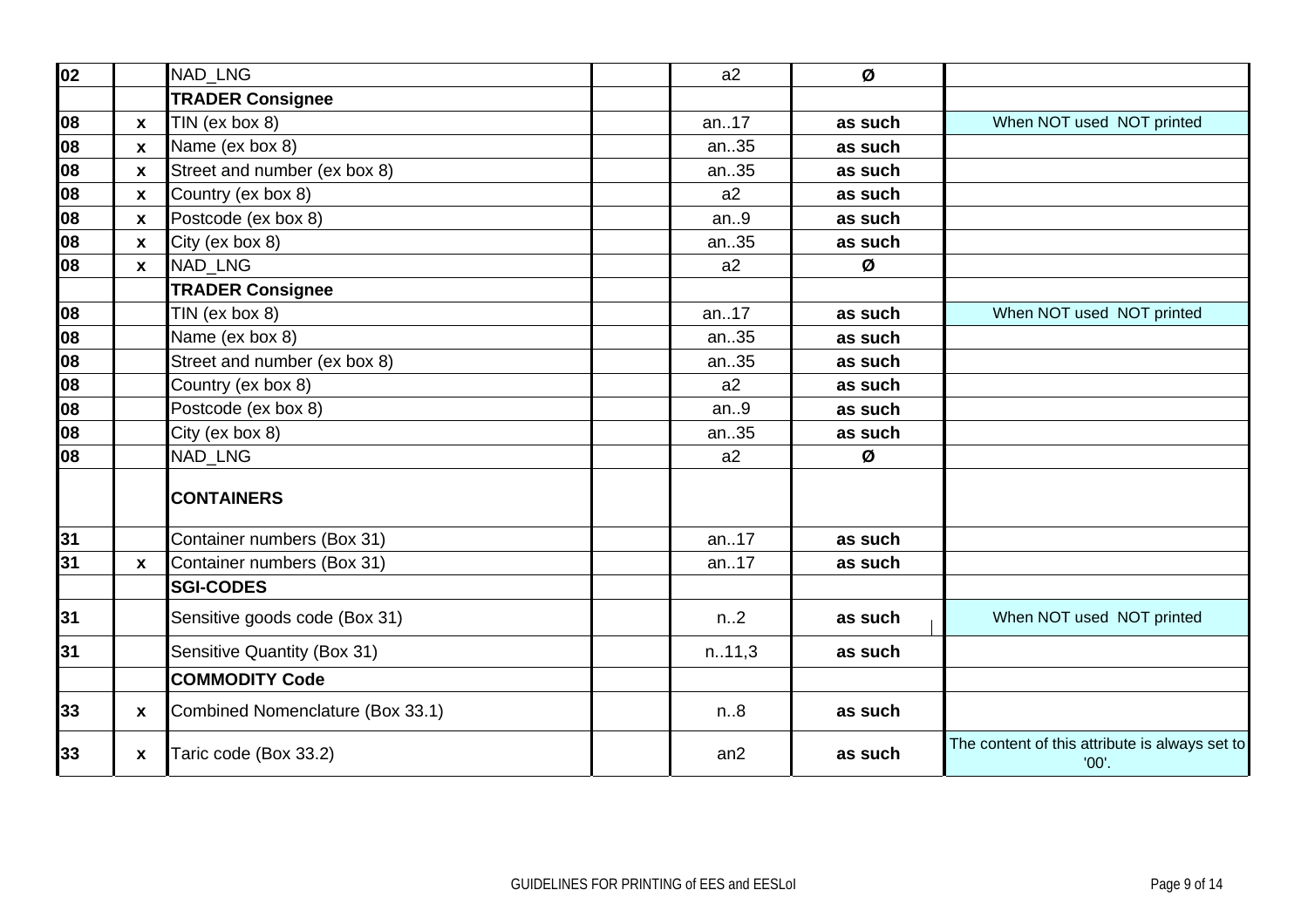| 33 | X            | Taric first additional code (Box 33.3)                                       | an <sub>4</sub> | as such        | Where TARIC doesn't demand for this<br>additional code the content of this attribute<br>is set to '0000'. |
|----|--------------|------------------------------------------------------------------------------|-----------------|----------------|-----------------------------------------------------------------------------------------------------------|
| 33 | $\mathbf{x}$ | Taric second additional code (Box 33.4)                                      | an <sub>4</sub> | as such        | Where TARIC doesn't demand for this<br>additional code the content of this attribute<br>is set to '0000'. |
| 33 | X            | National additional code (Box 33.5)                                          | an4             | as such        | When NOT used NOT printed                                                                                 |
| 33 |              | Combined Nomenclature (Box 33.1)                                             | n.8             | as such        |                                                                                                           |
| 33 |              | Taric code (Box 33.2)                                                        | an2             | as such        | The content of this attribute is always set to<br>'00'.                                                   |
| 33 |              | Taric first additional code (Box 33.3)                                       | an <sub>4</sub> | as such        | Where TARIC doesn't demand for this<br>additional code the content of this attribute<br>is set to '0000'. |
| 33 |              | Taric second additional code (Box 33.4)                                      | an4             | as such        | Where TARIC doesn't demand for this<br>additional code the content of this attribute<br>is set to '0000'. |
| 33 |              | National additional code (Box 33.5)                                          | an <sub>4</sub> | as such        | When NOT used NOT printed                                                                                 |
|    |              | <b>PACKAGES</b>                                                              |                 |                |                                                                                                           |
| 31 |              | Marks & numbers of Packages (also shiping marks and equipment identification | an42            | as such        | When NOT used NOT printed                                                                                 |
| 31 |              | Marks_&_numbers_of_Packages_LNG                                              | a2              | Ø              |                                                                                                           |
| 31 |              | Number of Packages (Box 31)                                                  | n.5             | as such        | When NOT used NOT printed                                                                                 |
| 31 |              | Kind of packages (Box 31)                                                    | a2              | <b>DE</b>      |                                                                                                           |
| 31 |              | Number of Pieces (Box 31)                                                    | n.5             | as such + Text | When NOT used NOT printed When used<br>print also "pieces"                                                |
| 31 | X            | Marks & numbers of Packages (also shiping marks and equipment identification | an42            | as such        | When NOT used NOT printed                                                                                 |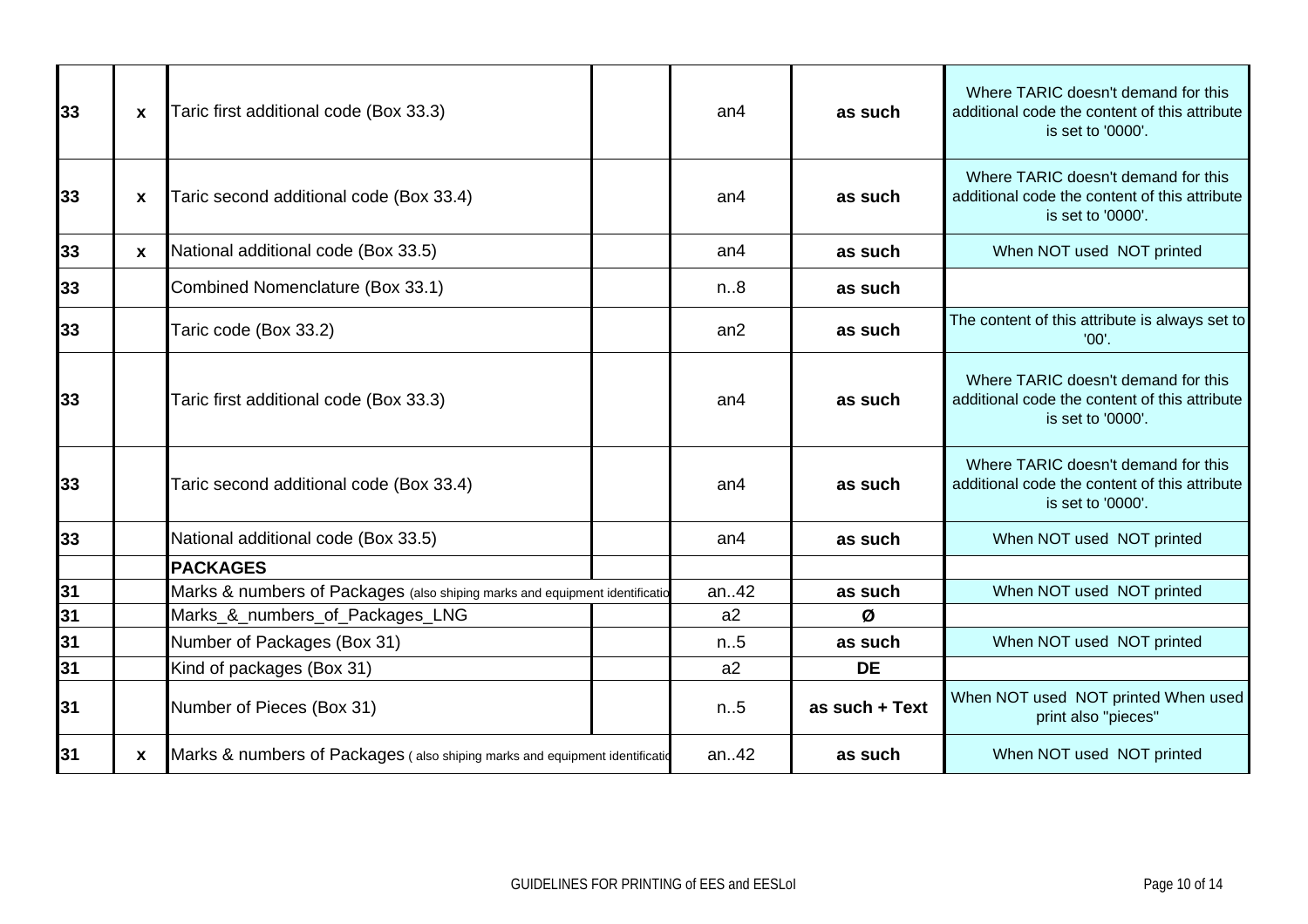| 31 | X            | Marks_&_numbers_of_Packages_LNG           | a2             | Ø                        |                                                            |
|----|--------------|-------------------------------------------|----------------|--------------------------|------------------------------------------------------------|
| 31 | $\mathbf{x}$ | Number of Packages (Box 31)               | n.5            | as such                  | When NOT used NOT printed                                  |
| 31 | $\mathbf{x}$ | Kind of packages (Box 31)                 | a2             | <b>DE</b>                |                                                            |
| 31 | X            | Number of Pieces (Box 31)                 | n.5            | as such + Text           | When NOT used NOT printed When used<br>print also "pieces" |
|    |              | <b>PREVIOUS ADMINISTRATIVE REFERENCES</b> |                |                          |                                                            |
| 40 | $\mathbf{x}$ | Previous Document Category (Box 40)       | a <sub>1</sub> | as such                  |                                                            |
| 40 |              | Complement of information(Box 40)         | an.26          | Ø                        |                                                            |
| 40 |              | Complement_of_information_LNG             | a2             | Ø                        |                                                            |
| 40 | $\pmb{\chi}$ | Previous Document Type (Box 40)           | an.6           | as such                  |                                                            |
| 40 | $\mathbf{x}$ | Previous Document Reference (Box 40)      | an35           | as such                  |                                                            |
| 40 |              | Previous Document Type (Box 40)           | an.6           | as such                  |                                                            |
| 40 |              | Previous Document Reference (Box 40)      | an35           | as such                  |                                                            |
| 40 |              | Previous_Document_Reference_LNG           | a2             | Ø                        |                                                            |
|    |              | <b>PRODUCED DOCUMENTS/CERTIFICATES</b>    |                |                          |                                                            |
| 44 |              | Document Type (Box 44)                    | an.4           | <b>DE</b>                |                                                            |
| 44 |              | Document Reference (Box 44)               | an35           | as such                  |                                                            |
| 44 |              | Document Reference LNG                    | a2             | Ø                        |                                                            |
| 44 |              | Complement of information(Box 44)         | an26           | Ø                        |                                                            |
| 44 |              | Complement_of_information_LNG             | a2             | Ø                        |                                                            |
| 44 | $\mathbf{x}$ | Document Type (Box 44)                    | an.4           | <b>DE</b>                |                                                            |
| 44 | $\mathbf{x}$ | Document Reference (Box 44)               | an35           | as such                  |                                                            |
| 44 |              | Document_Reference_LNG                    | a2             | Ø                        |                                                            |
|    |              | <b>SPECIAL MENTIONS</b>                   |                |                          |                                                            |
| 44 |              | Additional information id (Box 44)        | an.5           | <b>DE</b>                |                                                            |
| 44 |              | Export from EC (Box 44)                   | n1             | $\overline{\mathcal{Q}}$ |                                                            |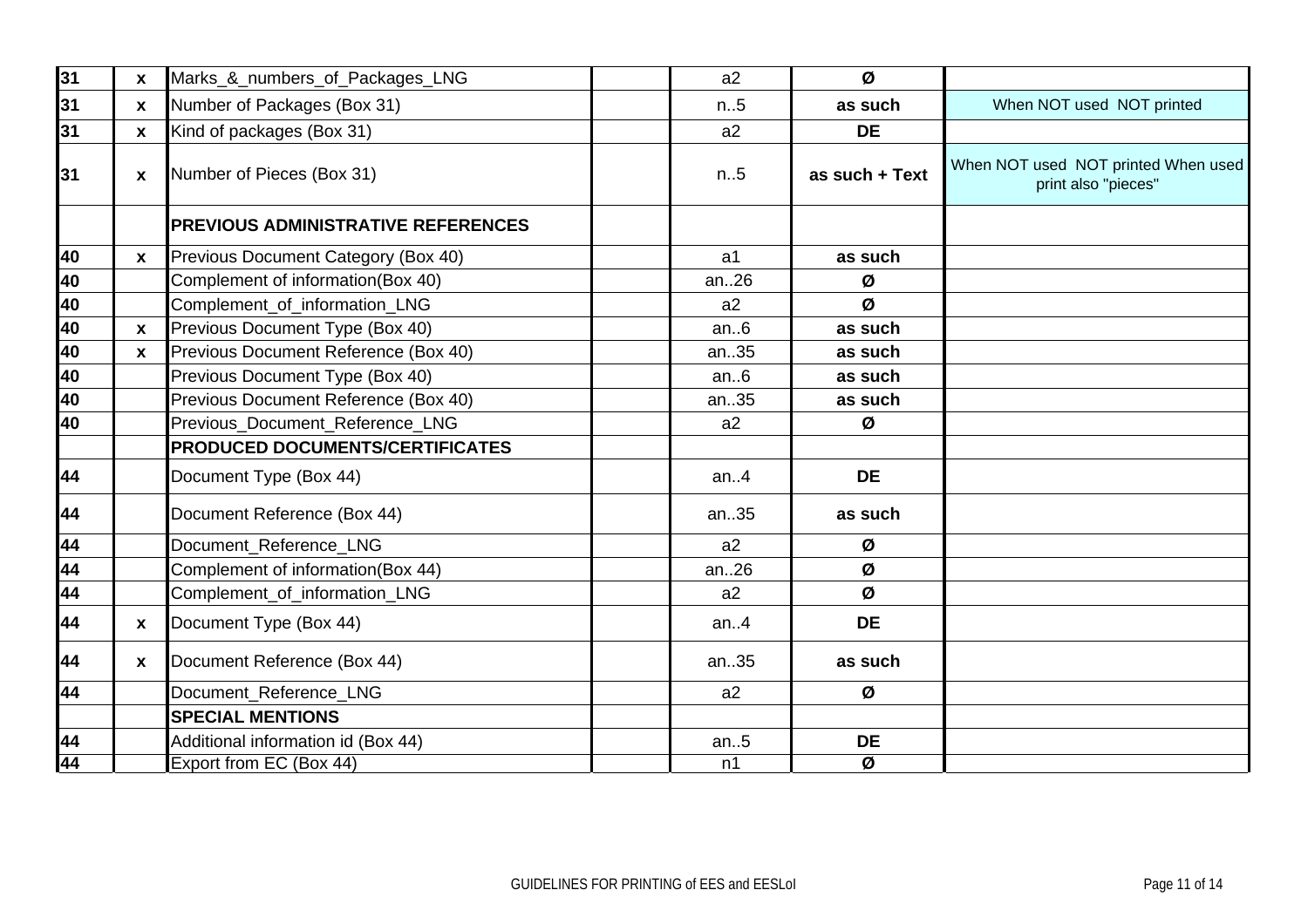| 44         |              | Export from country (Box 44)       | a2              | Ø         |                           |
|------------|--------------|------------------------------------|-----------------|-----------|---------------------------|
| 44         |              | Text (Box 44)                      | an70            | as such   | When NOT used NOT printed |
|            |              | TEXT_LNG                           | a2              |           |                           |
| 44         | $\mathbf{x}$ | Additional information id (Box 44) | an.5            | <b>DE</b> |                           |
| 44         | $\mathbf{x}$ | Text (Box 44)                      | an70            | as such   | When NOT used NOT printed |
|            |              | <b>CALCULATION Of Taxes</b>        |                 |           |                           |
| 47         |              | Type of tax                        | an <sub>3</sub> | as such   |                           |
| 47         |              | Tax base                           | an15,2          | as such   |                           |
| 47         |              | Rate of tax                        | an15            | as such   |                           |
| 47         |              | Amount of tax                      | n.15,2          | as such   |                           |
| 47         |              | Method of payment                  | a <sub>1</sub>  | as such   |                           |
|            |              | <b>CUSTOMS OFFICE of Export</b>    |                 |           |                           |
| <b>loo</b> |              | Reference number                   | an8             | as such   |                           |
|            |              | <b>TRADER Principal</b>            |                 |           |                           |
| 50         |              | <b>TIN (Box 50)</b>                | an17            | as such   | When NOT used NOT printed |
| 50         |              | Name (box 50)                      | an35            | as such   | When NOT used NOT printed |
| 50         |              | Street and number (box 50)         | an35            | as such   | When NOT used NOT printed |
| 50         |              | Country (box 50)                   | a2              | as such   | When NOT used NOT printed |
| 50         |              | Postcode (box 50)                  | an.9            | as such   | When NOT used NOT printed |
| 50         |              | City (box 50)                      | an35            | as such   | When NOT used NOT printed |
| 50         |              | <b>NAD LNG</b>                     | a2              | Ø         |                           |
|            |              | <b>REPRESENTATIVE</b>              |                 |           |                           |
| 50         |              | Name (box 50)                      | an35            | as such   |                           |
| 50         |              | Representative Capacity (Box 50)   | a.35            | as such   | When NOT used NOT printed |
| 50         |              | Representative_Capacity_LNG        | a2              | Ø         |                           |
|            |              | <b>CUSTOMS OFFICE of Exit</b>      |                 |           |                           |
| 29         |              | Reference number (Box 29)          | an8             | as such   |                           |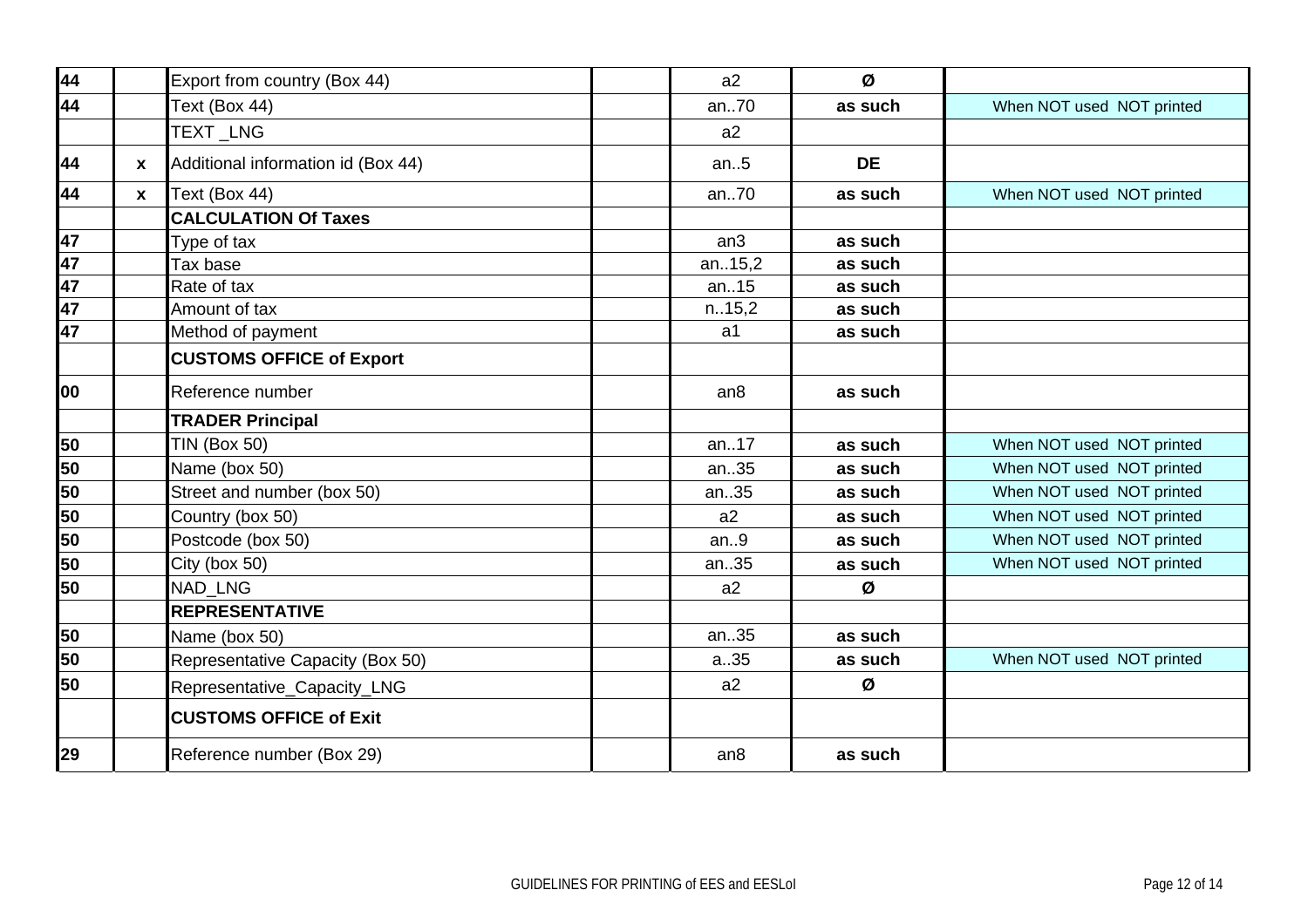|    | <b>CUSTOMS OFFICE of Transit</b>            |                |           |                                                                                                                                                                                                                                                 |
|----|---------------------------------------------|----------------|-----------|-------------------------------------------------------------------------------------------------------------------------------------------------------------------------------------------------------------------------------------------------|
| 29 | Reference number (Box 51)                   | an8            | as such   |                                                                                                                                                                                                                                                 |
|    | <b>TRADER Authorised Consignee</b>          |                |           |                                                                                                                                                                                                                                                 |
| 53 | TIN Authorised Consignee (Box 53)           | an17           | as such   |                                                                                                                                                                                                                                                 |
|    | <b>CONTROL by Office of Dispatch/Export</b> |                |           | The data groups 'CONTROL RESULT'<br>becomes required only when a control by<br>Customs took place at premises of the<br>Authorised Consignor/Trader Exporter.<br>Values: A1=Satisfactory A2=Considered<br>satisfactory A3= Simplified Procedure |
| İΕ | Control Result Code (box E)                 | an2            | <b>DE</b> |                                                                                                                                                                                                                                                 |
| E  | Date(time) Limit (box E)                    | n <sub>8</sub> | as such   |                                                                                                                                                                                                                                                 |
|    | <b>SEALS INFO</b>                           |                |           | The data groups 'seals info' becomes<br>required only when a control by Customs<br>took place at premises of the Authorised<br>Consignor/Trader Exporter.                                                                                       |
| IЕ | Seals Number (box E)                        | n.A            | as such   |                                                                                                                                                                                                                                                 |
|    | <b>SEALS ID</b>                             |                |           |                                                                                                                                                                                                                                                 |
| E  | Seals Identity (box E)                      | an20           | as such   |                                                                                                                                                                                                                                                 |
| E  | Seals_Identity_LNG                          | a2             | Ø         |                                                                                                                                                                                                                                                 |
|    | <b>CONTROL results</b>                      |                |           |                                                                                                                                                                                                                                                 |
| K  | Date limit                                  | n <sub>8</sub> | Ø         |                                                                                                                                                                                                                                                 |
| K  | <b>Control Result Code</b>                  | an2            | Ø         |                                                                                                                                                                                                                                                 |
| İΚ | <b>Remarks</b>                              | an140          | Ø         |                                                                                                                                                                                                                                                 |